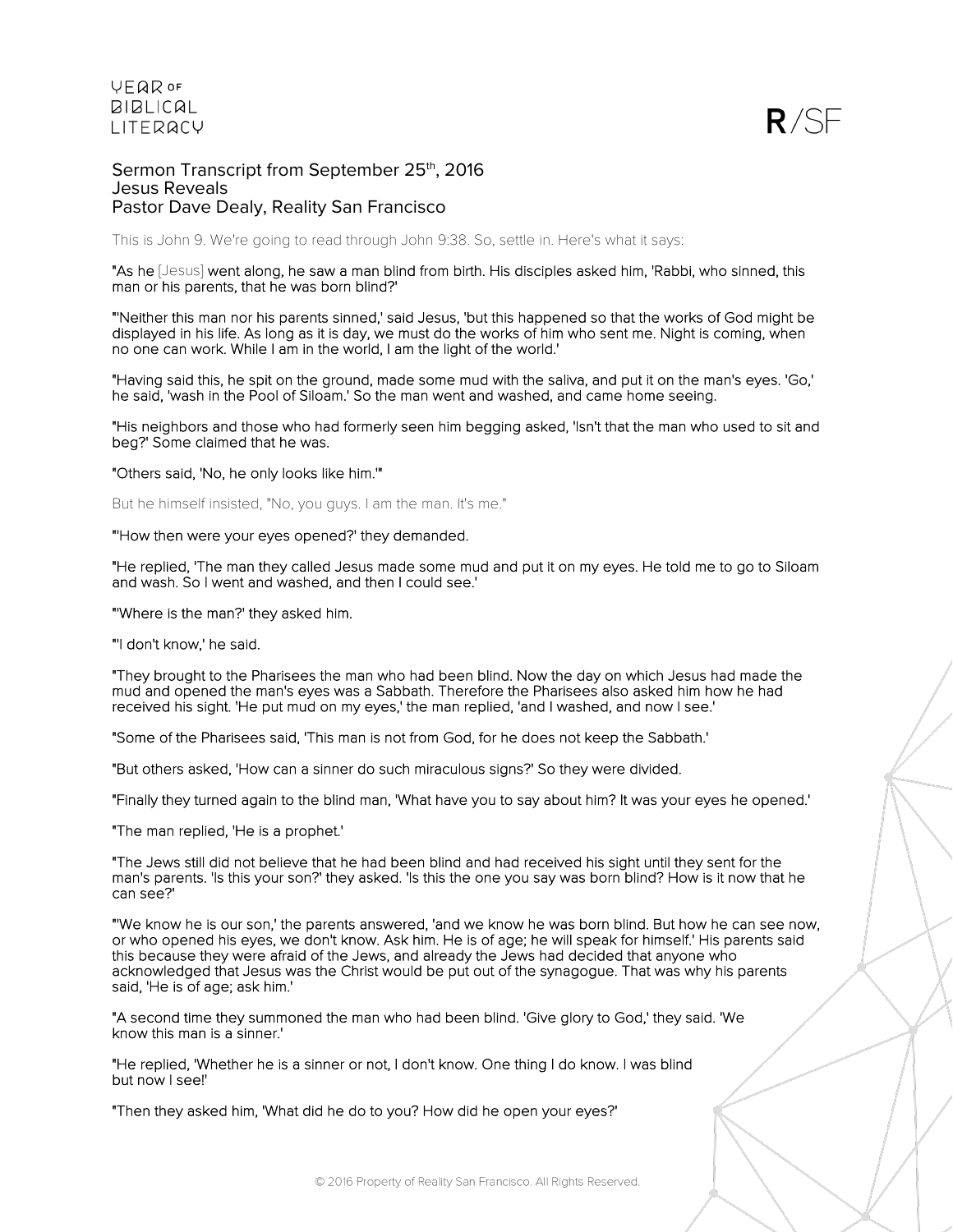

"He answered, 'I have told you already and you do not listen. Why do you want to hear it again? Do you want to become his disciples too?'"

I like it. He's getting like saucy now.

"Then they hurled insults at him and said, 'You are this fellow's disciple! We are disciples of Moses! We know that God spoke to Moses, but as for this fellow, we don't even know where he comes from.'

"The man answered, 'Now that is remarkable! You don't know where he comes from, yet he opened my eyes. We know that God does not listen to sinners. He listens to the godly man who does his will. Nobody has ever heard of opening the eyes of a man born blind. If this man were not from God, he could do nothing.'"

### Now he's preaching.

"To this they replied, 'You were steeped in sin from birth; how dare you lecture us!' And they threw him out.

"Jesus heard that they had thrown him out, and when he found him, he said, 'Do you believe in the Son of Man?'

"'Who is he, sir?' the man asked. 'Tell me so that I may believe in him.'

"Jesus said, 'You have now seen him; in fact, he is the one speaking with you.'

### "Then the man said, 'Lord, I believe," and he worshiped him."

This is the Word of the Lord. Let's pray.

Lord, I just confess from the outset of this that there's so much richness in this passage. It's a bit overwhelming. Lord, the thought that You can make blind people see, Lord, in the physical and in the spiritual, I know, God, is something I'm not capable of. So, I surrender this time to You, Jesus, and ask that You would do a great work tonight. I pray for us as a family tonight, that we would have eyes to see You, Jesus, that we would have ears open to hear You, that our hearts would be soft to receive You. May You do whatever it is You have to do tonight. In Jesus' name, amen.

My great grandmother is 106 years old. I know. Crazy. You can clap. She earned it. 106. She lives in Yuma, Arizona, which I'm kind of convinced is where old people just kind of go to die. Anyone here from Yuma? Didn't think so. Alright. There actually was a guy this morning from Yuma in the crowd, and he called me out literally in front of everyone. It was great. So, my grandma lives in Yuma and she has her little nursing home apartment, and this was a few years ago when this happened. We went and visited her in her little spot and she has her Bible, which is almost the size of this podium, on her little table. And then she has a magnifying glass like this big. And she sets it on the giant Bible and then she gets like this close to it, and that's how she reads everything. But, that's how she reads the Bible.

And I think this is a good metaphor to kind of launch into tonight. See, because if my grandmother's lens is smudged or dirty, God forbid if that lens got cracked or broken, she would be lost. She would not be able to read anything. She'd be completely lost. And you and I have a lens like this through which we see everything. The way we see ourselves. If you are smart enough, if you are attractive enough, if you are successful enough. You are measuring that through a lens of interpretation. It's the way we see and experience relationships in our family of origin, in community, in our church, with your spouse. The way you give and receive love and even the ability to give and receive love goes through this lens. The way we see the world and how it's formed. Is it a safe place or a scary place? Even our spirituality is interpreted through this lens. And to get more specific, even the way we see Jesus is interpreted through this lens.

Now, many of us believe we see Jesus clearly. We know what Scripture says. We know what Jesus is about. But, as we'll see today, that can be trickier than we might think. That's why we ask tonight that Jesus would reveal Himself to us. This necessity for us to be able to see clearly is such a central focus of Jesus' work that His apostle, John, one of His disciples, dedicated so much of his writing and his Gospel to this idea of Jesus being the light of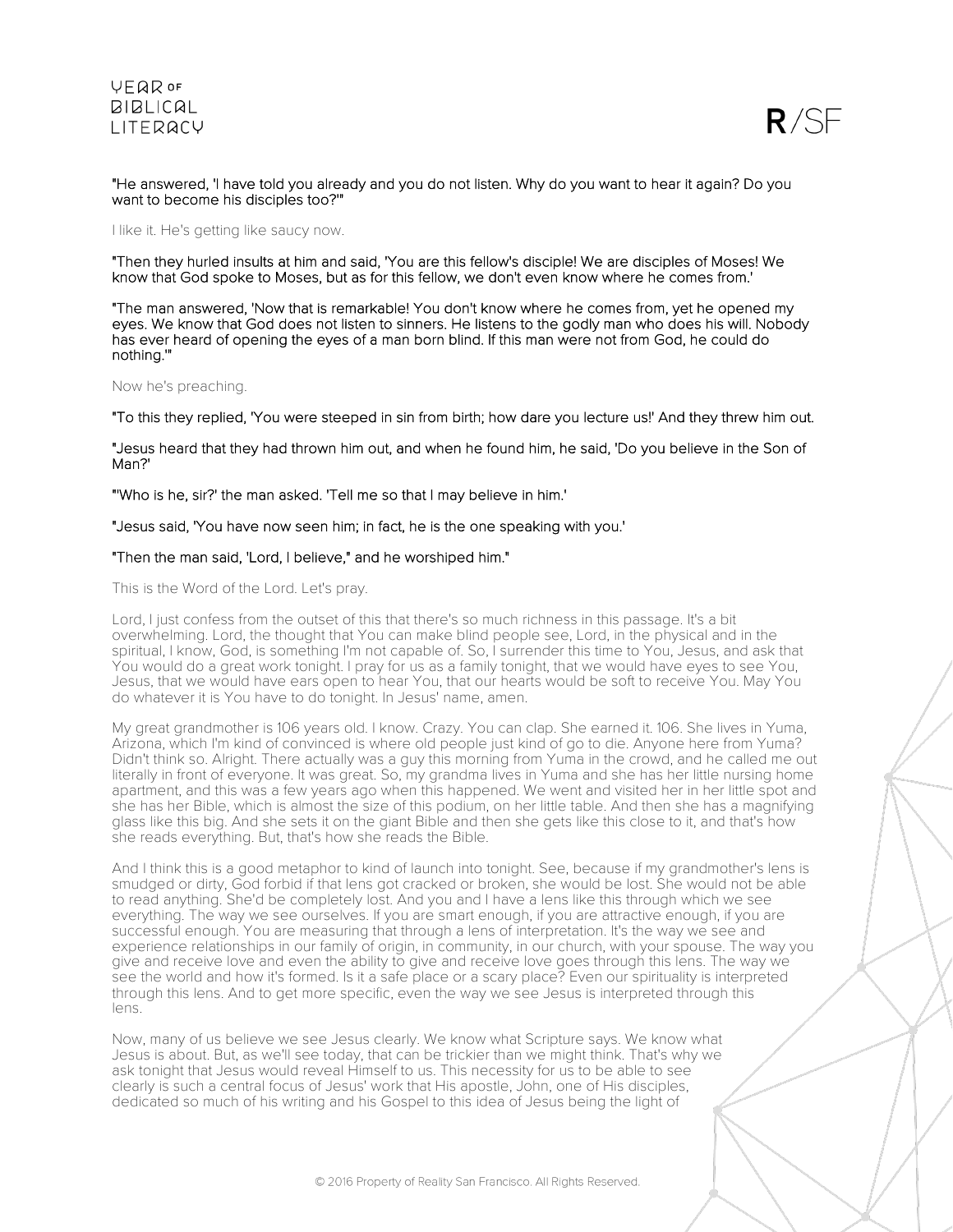$R/SF$ 

the world. Thirty times in the Gospel of John is that reference of light used about Jesus. And one of the times is in the story we just read, and it all starts with a literal blind man who ends up being the only person in the story, ironically, to truly see Jesus.

This blind man lived in a time that was much different than ours. There was little to no social services for a person with disabilities. So, this blind man was left to beg for money for his existence. And the best place to beg was at the gate of the temple, because you might catch people feeling generous or guilty. Either one is fine. Whichever way gets the money in the jar. Generous or guilty.

So, this blind man is begging at the gates of the temple when Jesus and His disciples walk by. And I want you to envision this. This is like the mama duck walking with all her little ducks in a row, right? This is Jesus walking through the streets and all of His disciples following at His feet behind Him, similar to what John Mark Comer was talking about. Jesus as our teacher; as the rabbi. There's this vision of the disciples just following in the footsteps of their teacher.

Jesus and His disciples are walking through the streets. And as they walk, they're talking about Scripture and they're talking about God and they're talking about the heavens and they're talking about humanity. And then one of the disciples sees the blind man sitting at the gate, and it triggers a theological question for him. Now, it's interesting to notice what question he doesn't ask first. He doesn't ask Jesus, "Why does evil exist?"

He doesn't ask that. He doesn't ask, "Why is there suffering in the world? Or, more specifically, why is that man suffering; the blind man at the gate?"

The disciples don't ask this question because they presume to have the answer already. "Who sinned?" they asked. "This man or his parents?" The disciples are convinced that blindness must be the result of some sin in this man's life. This was the lens through which they were interpreting suffering in human existence. This was an important lens throughout which most Hebrew people interpreted life and suffering and faith. We call it karma today, but in this setting it was the normal order of things. Essentially, it went like this: if you are good, meaning you follow the laws of Moses very strictly, your life will be good. Praises go up, blessings come down. If you are bad, i.e. you have sin in your life or you are not strictly following the laws of Moses, you should expect suffering; you should expect bad things in your life.

This is the same interpretation of suffering as we read through the friends of a man named Job a couple months ago when we were reading the book of Job in the Old Testament. The book of Job is a story of a man who loses everything. Everything. His family, his home, his health, his finances, everything is gone. Things get so bad that his wife tells him, "Job, you might as well curse God and die."

Note to spouses: maybe don't do that. That's called kicking them when they're down. Just give the guy a break. Not long after Job loses everything, his friends show up and they do something very powerful; very important. They sit and grieve with him. They mourn his loss. His suffering becomes their suffering and they get into the dirt and the ashes with Job and they weep. That's a very powerful moment. But, soon after, an interrogation begins. The friends begin asking Job what hidden sin he has in his life that has caused such suffering. It must be a big one. "You must have something significant hiding in your closet, Job. That's why this is happening."

But the author of the book of Job makes it clear from literally the very first verse what kind of man Job was. It says this:

#### "In the land of Uz there lived a man whose name was Job. This man was blameless and upright, he feared God and shunned evil."

Job was not suffering because of sin. The author debunks that theory from the very beginning. Similarly, Jesus debunks the disciples' theology here. They're walking by the gate, they see the blind man and the disciples make an assumption based on their cultural and spiritual lens. "This man is blind because of sin. Was it his sin or his parents' sin?"

Before we unpack how Jesus responds to that, I think it's important to acknowledge what the disciples get right about this concept. First, the disciples are correct that the man is blind because sin has entered the world. But, we're talking general sin. We know that this is not the way God intended things to be. God did not create blind humans in the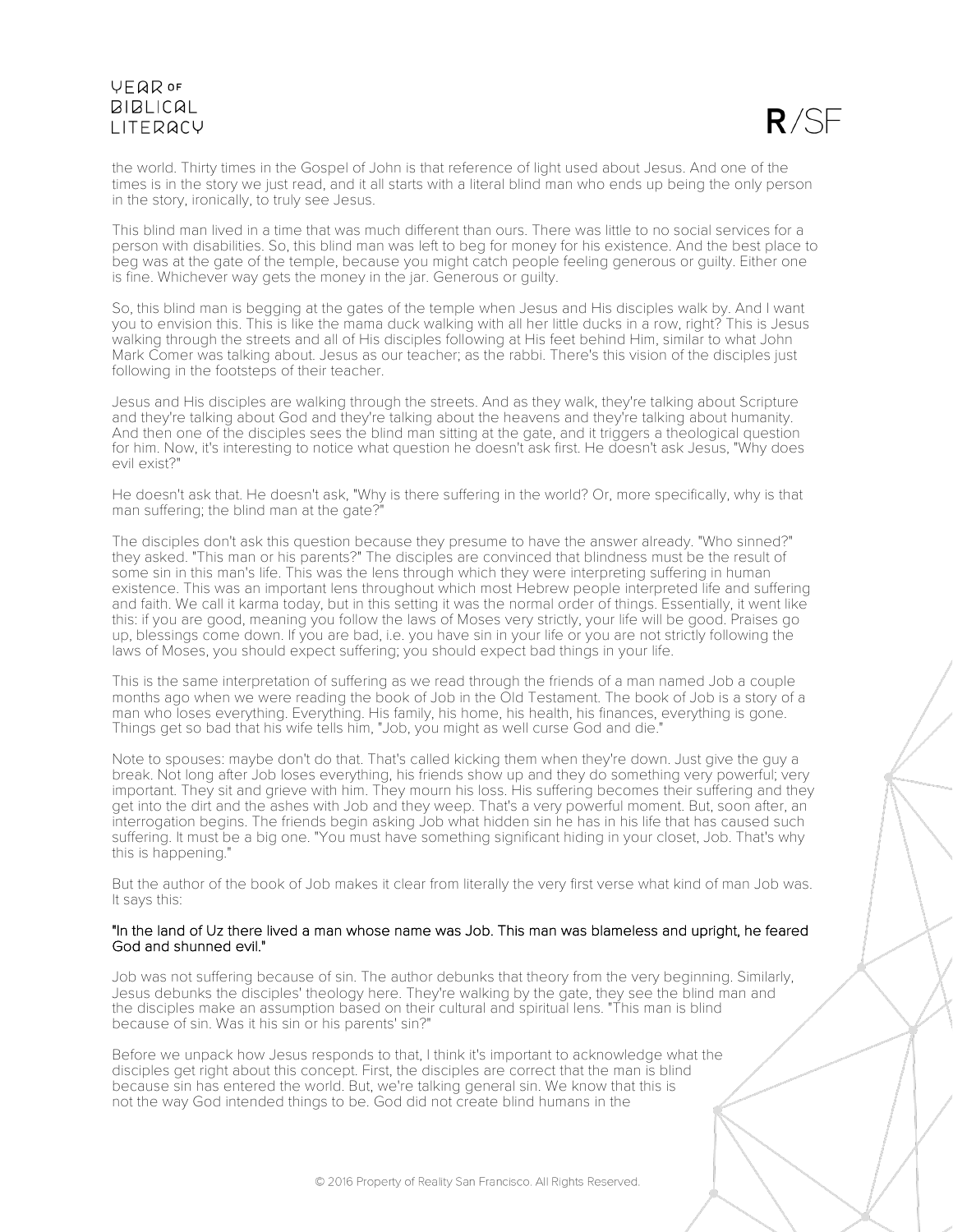

beginning. But, there was a disorienting. There was a vandalism of the peace of God; the Shalom of God in Genesis 3. And that has had all kind of destructive consequences on humanity. So, the man is blind because sin has entered the world. But not particularly because of his own sin did he bring blindness on himself.

Secondly, the disciples are correct that human sin has consequences that are felt by the person sinning. As author Francis Spufford describes human sin, he says, "It is our propensity to 'F' things up."

I think that's a pretty good definition of sin. Our propensity to "F" things up in our own life and in our world seems to be limitless. And there are real consequences that come with making decisions that are sinful. For example, if I, as a father, choose to neglect my three daughters and pour my life into ministry and work with the hopes of gaining praise and accolade from people, I should not be surprised as a natural consequence there will come a stage where my girls detach from me; disassociate from me; no longer desire a relationship with me. I'm telling you, I have to keep that at the forefront of my life and my face all the time. That is a natural consequence that will happen if I choose to disassociate with my children, with my family.

There are consequences that come with our decisions. But, Jesus rejects the hypothesis that this man or his family have brought on a particular consequence, i.e. blindness, because of their particular sin. Instead, Jesus responds to His disciples by saying this:

"It is neither his sin nor his parents' sin, but that the glory of God might be displayed in him or that the glory of God might be revealed."

What is Jesus talking about? How will the glory of God be displayed in this man's suffering? Jesus is going to shine light on this situation and reveal two ways that humans miss out on seeing Jesus and His Kingdom. In this story, Jesus reveals two important barriers to seeing spiritually. Two barriers to seeing spiritually. The first is spiritual blindness. Spiritual blindness. This, I'm happy to report, is something Jesus will gladly heal of anyone. The second is spiritual pride. This, as it turns out, is much harder to cure.

Let's look first at spiritual blindness. Back to the blind man at the gate. This man would have been a social reject. The assumption that the disciples had about him, that his sin or his family's sin had caused this suffering, that would have hung over his entire existence. Every day going out to the gate he would have lived under this shame, guilt, rejection. Can you imagine that life, living in a state of self-loathing, self-hatred, self-doubt for your entire existence? And to add insult to injury, every day this man would be dependent on others to get around, to get to the gate and to get home. It seems his family was perhaps not the most supportive.

How lonely this man must have been. And yet, how dependent he would have been also. And this brought up for me the talk that Andy Crouch gave on Monday. Andy was here with us and did a lecture on power, privilege and injustice, and I can't recommend it enough. It is so, so good. I won't do it justice here, but it struck me as I was studying through this passage the interplay between authority and vulnerability that Andy talked about.

He showed us a slide that looks something like this on the screen. It shows the relationship between authority and vulnerability. We all start out as young children, as babies, in a place of low authority. Not any ability to make a decision for ourselves. But also of low vulnerability. Assuming you grew up in a house where someone fed you and cleaned you and put you in a crib and picked you up in the morning. Low authority; low vulnerability. But, as we grow as humans, our propensity – we cannot help but desire for high authority with very low vulnerability. As much as we can get into that upper right hand corner. That's the sweet spot. Give me all the control, give me all the decision-making power, give me all the benefits of my position with relatively low exposure to harm.

This is the American dream. Be that financial, emotional or physical, we want high authority and low vulnerability. Now, here's the trouble: that there are more that live in the other end of the spectrum than live in the upper right hand corner. Those are the ones who live in a state of low authority. Very little decision-making power over their own affairs. But who also have high vulnerability. We call these people those who live in poverty. They are completely dependent on the generosity of others to exist. They live under the authority of others regularly and have almost no control of their own.

So, where does our blind man fit in this scale? Any guesses? Thank you. Yes. He is high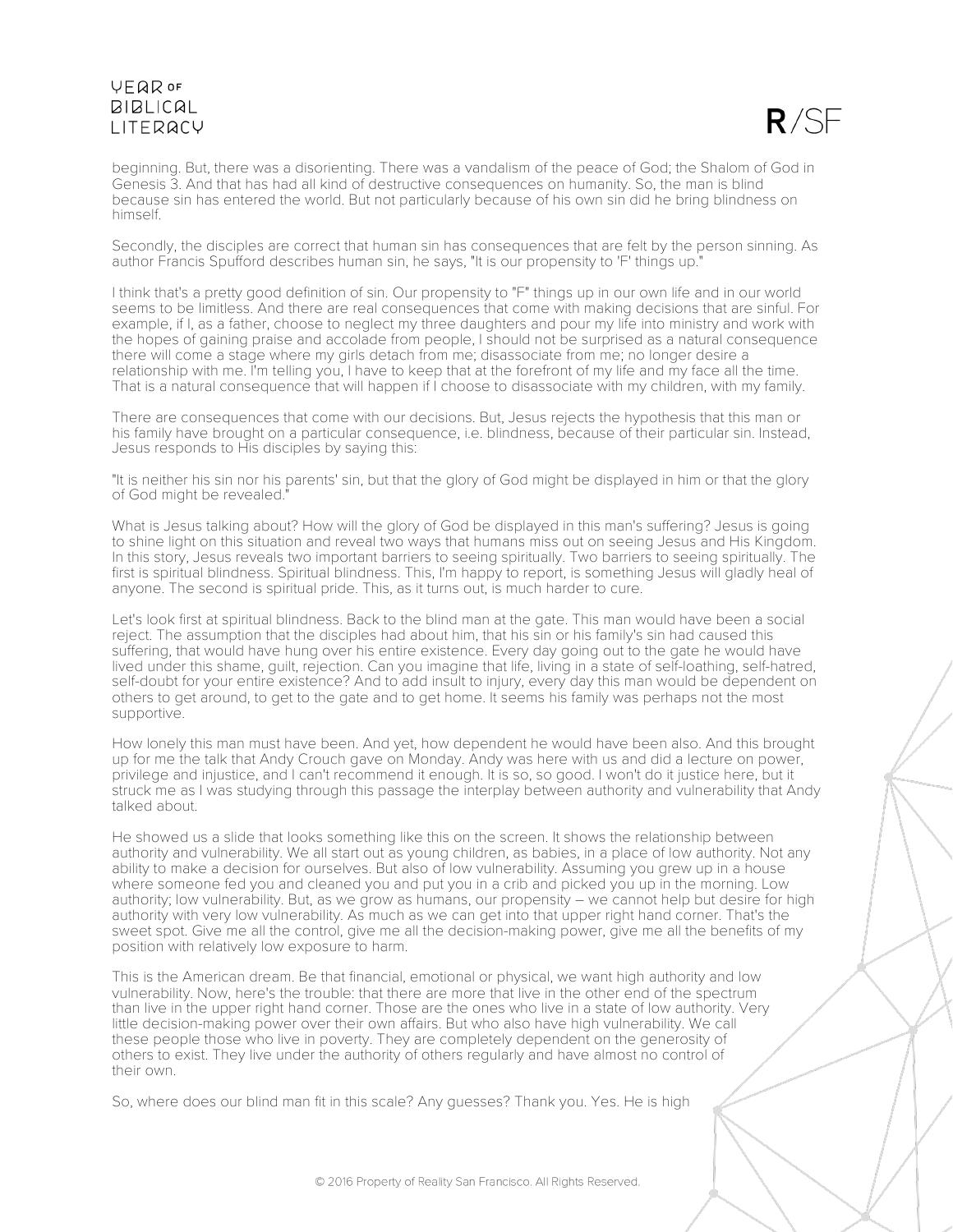

vulnerability and almost no authority. So, I want you to keep this scale tucked in the back of your mind. We're going to come back to it as we work through this. But, let's get back to our story.

Notice that the blind man at the gate, he doesn't ask Jesus to heal him. He doesn't even ask Jesus or His disciples for money. He just happens to be the subject of their discussion, and it's Jesus who says, "This man is here to display the glory of God."

Can you imagine what those words must have meant to the blind man? A person who was told regularly throughout his existence that he had done this to himself or his family had born the shame of their guilt, their sin every day for his whole life. And then Jesus comes and says, "This man will display the glory of God."

Even if we stopped the story right here and Jesus walks away with His disciples, He has given dignity to the rejected man. He has given a name. He has elevated the outcast. But, Jesus isn't done. Jesus frames what He's about to do with His greater purpose for coming into the world. And He says this:

### "While I am in the world, I am the light of the world."

What Jesus is saying is He is here to reveal the glory of God in our world, to bring restoration and renewal to the world. Jesus is the light that disarms and dispels darkness in our world and He's about to do that in this man's life. So, the next thing Jesus does is just gross. It's just gross. If you're like me, you read through portions of the Bible and weird stuff happens and you just kind of say, "Oh, that's the Bible," and you just keep reading.

But, if you stop for a second, this is really weird and gross. What Jesus does is not normal. This is not normal at all. He spits in the dirt. He spits a lot in the dirt. I mean, think of how much spit it takes to make two spa treatments on the eye. Like, that's a lot of spit and saliva. I mean, the story gets really detailed here for some reason. Lots of saliva in the dirt and Jesus kind of molds it and makes it and He rubs it together and then He puts it on the man's eyes.

And then He makes the man go to the pool across town and rinse it off. But, He doesn't go with him. He just says, "Good luck."

Why does Jesus do this? Why? Why not, "Open your eyes and see."

He says, "Get up and walk." He says, "Your faith has healed you." He says, "Lazarus, come out of the tomb."

Like, He just says it and it's done. But, for some reason, the spit and the mud and the eyes and the wash and the whole thing with this guy. I don't understand it. I don't know what it is. But, it's an amazing part of this blind man's journey because he is obedient to Jesus even when it doesn't make sense. There is no logical reason for him to do this. He doesn't know Jesus. It doesn't make a lot of sense cognitively. He is obedient to Jesus. Jesus – and I felt this as I was kind of preparing this for us. I think there's some of you in the room tonight that Jesus may be asking to do something that sounds ridiculous. Something that doesn't make sense on paper. Something that may not even feel responsible to your parents. Jesus isn't asking for any of that.

He is asking for faith and obedience. He is not asking for competence. Competence is not a prerequisite for obedience. Competence is not a prerequisite for obedience. Jesus could have found a lot more people competent than this man. That's not what He was looking for. And this man didn't earn a healing from Jesus. He didn't even display that much faith. He just did what Jesus asked him to do even if it didn't make sense to him or anyone else. So, he goes. He goes to the pool, he washes, and the man can see. He is no longer blind and everyone is tripping out. Everyone in his community, everyone in his family is tripping out. "Is this true? Could this be? Is he even the same guy? Are you the guy? I've never seen your eyes before."

"Yes, that's me. Jenny, I recognize the voice. Good to see you."

People are confused, and rightly so. The man's been blind his whole life. That's a strange thing to happen. "How were your eyes opened?" they asked.

And he says, "The man they call Jesus made some mud and put it on my eyes. He told me to go to Siloam and wash. So I went and washed, and then I could see."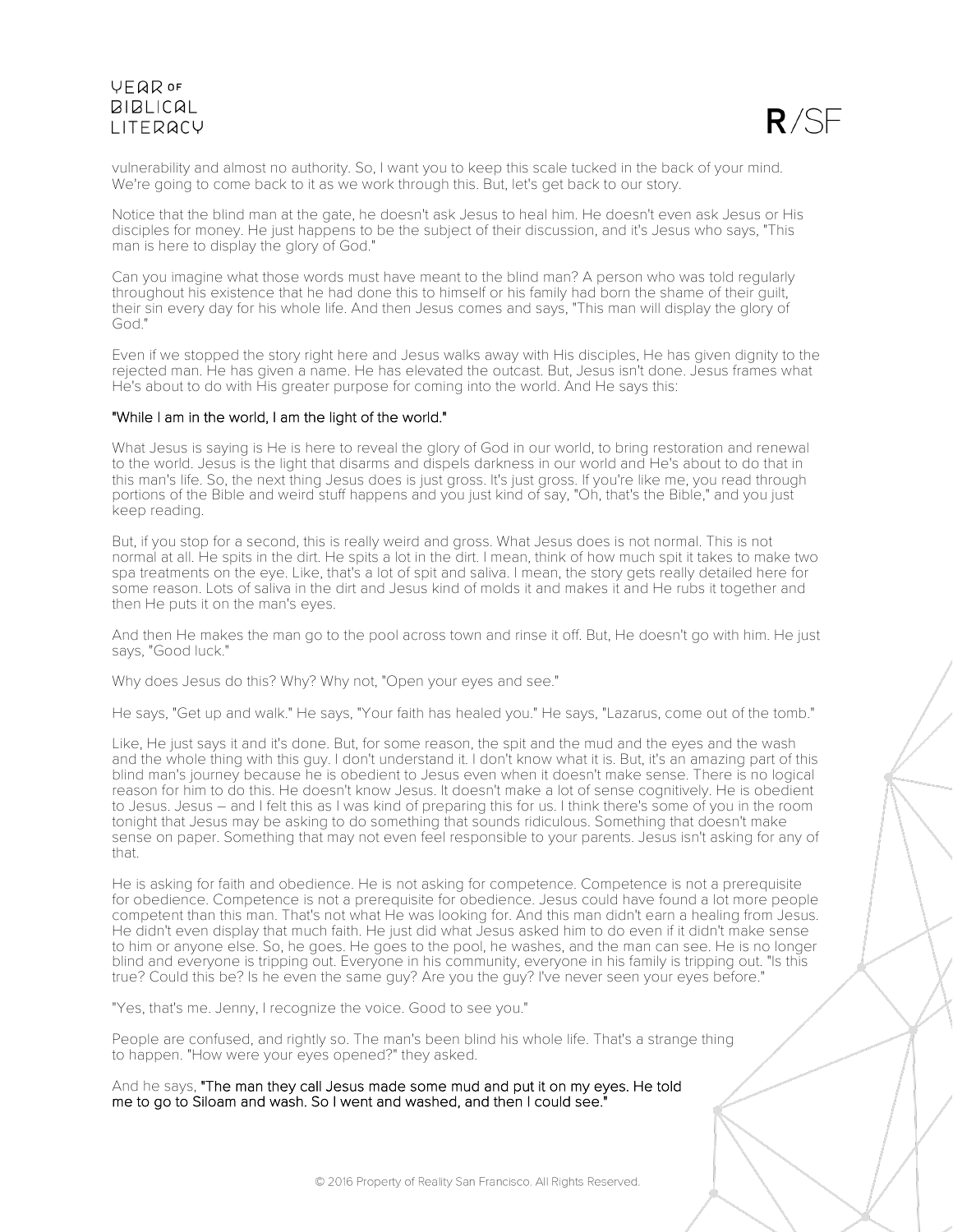$R/SF$ 

Pretty straightforward account. The man is then put through an inquisition by the religious leaders, and these religious leaders are divided about Jesus. Some of them believe He must be from God because He's doing crazy things. He's doing things that don't seem human or natural. He must be from God. But, others dismiss Jesus because He didn't keep the commandments the way they interpreted the commandments. Specifically, these religious leaders believed that Jesus was a sinner because He was healing people on the Sabbath. Jesus would later address this. He would put Sabbath back in its right order by stating that Sabbath was created for man, not man for the Sabbath. In other words, God gave Sabbath with a purpose to bring restoration, to bring renewal to humanity. The religious leaders had gotten the law out of order and made it a mandate to control people and their behavior.

But, here's where we see the real effects of spiritual pride, the second thing that Jesus is revealing in this story. The effects of spiritual pride. The blind man is brought before the religious leaders, they're called the Pharisees. And here's what you need to know about the Pharisees. They are the elite class of their culture. They are the most educated. They are the most respected. They are the most authoritative. They hold the most power in their circles. They were also incredibly insulated from the community. They were accountable to very few people. They lived their lives separated from the common man. In other words, back to our authority and vulnerability scale, they were living the dream. They were living the dream. They lived in a place of very high authority and almost no vulnerability. People could barely speak to these men. And this has a tremendous effect on their ability to listen to the blind man's testimony with open ears and open hearts.

So, I want to just pause and ask you to think about this. If you can identify in your own life that you are striving for that upper left hand corner, that space of high authority where there's very little vulnerability, where you have lots of control and very little chance of harm or people pushing back on you or holding you accountable to anything, if that is what you're chasing, I want to just caution you that you may gain much in this world and you may become so hard-hearted and so blind that you wouldn't be able to see Jesus if He was standing in front of you. Is it worth that?

Just think on that. Is it worth it? They asked the blind man how this happened and who did the blind man think that Jesus was? The man's answer was very simple. He said, "I don't know. I don't know who Jesus was. I don't have any answers for you. I can't check any boxes. I can't even tell you if Jesus is a sinner or not. I don't know. Here's all I know: I was blind and now I see. That's what I know."

I once heard Tim Keller, author and pastor in New York, doing a Q & A with a group of people and Tim Keller's written a lot about the existence of God and reason for God and all these philosophies and theories and things. And someone asked him, they said, "Tim, how can you really believe God exists? What if someone could prove to you that God didn't exist? What if there was some empirical evidence that we could show you and it just dispelled the idea that there was a God?"

And Tim said this. Maybe not word for word, but he said something to this effect. He said, "You may be able to disprove my hypothesis of God. You may be able to show some evidence that would prove my theory wrong. But, you could never disprove my experience with Jesus. You could never dispel my encounter with God."

When you have an encounter with Jesus in your life, when you experience God meeting you, when you're ministered to by the Holy Spirit, oftentimes it cannot be explained. It does not make a lot of sense. It doesn't fit into a neat, nice box for us. I think that is an incredible way that God has created us, to experience Him in deep ways that only we know as created beings in His image.

And then the blind man, he begins to preach. He gets all riled up. I imagine this is when his faith is really built up and he's moving in what God is doing and he says, "Now this is remarkable, you wise men. You don't know where he comes from, yet he opened my eyes. We know that God does not listen to sinners. He listens to the godly person who does his will. Nobody has ever heard of opening the eyes of a man born blind. If this man were not from God, he could do nothing."

And what the blind man – not-so-blind man anymore – is doing is he is pushing back into the framework of everything, this lens through which the Pharisees understand the world and their faith and who God is and how He works. He's pushing this experience back through that lens and pushing it back in their lap and forcing them to make a decision. And here's the moment of truth. They're giving his testimony along with the testimony of his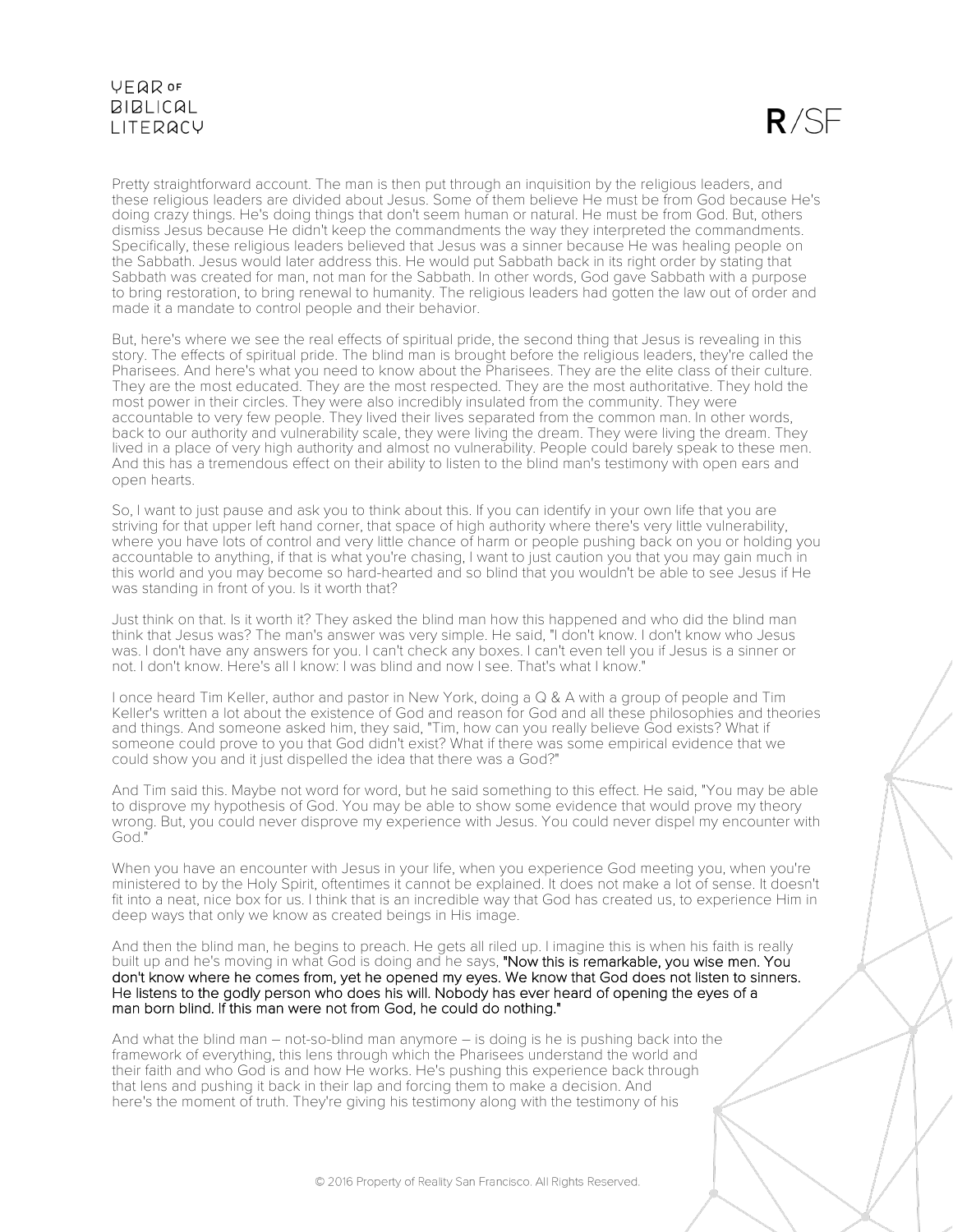

family and community, this evidence, and it's wrapped in bold truth from the man's experience with Jesus. And at that moment, when the men in authority have the chance, are given the opportunity to slide their scale into vulnerability, to lay down some of their authority and listen and be humble, they can't do it. They won't do it.

Their authority is being threatened by this man and Jesus through this man. If they don't have control, if that framework begins to break down, who knows where this cold lead? Their authority could vanish. They're threatened by Jesus. And Jesus doesn't fit in their understanding of God and how He works. Their lens of God cannot make out a clear view of who Jesus is. And this is the irony, the incredible irony of this story. A blind man can see Jesus clearly; a spiritually proud man is too blind to see Jesus. A blind man can see Jesus clearly, but a spiritually proud man is too blind to see Jesus.

So, the Pharisees can feel their authority being threatened, and they do what you would expect them to do when they feel threatened. They attack. They reply to the man.

### "You were steeped in sin from birth; how dare you lecture us!"

"Who do you think you are?"

Can you just see them coming right down on this guy; putting him in his place? Can you hear the condescension in their voice? And imagine for this man the rejection and the pain. It said, "Anyone who acknowledged Jesus as the Christ would be thrown out of the synagogue."

I don't know how much time is in-between when this man was healed and when he goes through this inquisition. Probably not long. But, maybe he got a taste of being inside the gates for a little bit and now he's thrown back out and he's rejected by his community. He's right back outside the gates alone. But, Jesus. Jesus isn't done.

#### It says, "Jesus heard that they had thrown him out, and when he found him..."

Isn't that a beautiful statement? Jesus had heard that they had thrown him out, and when He found him, when He went on the look for him, when He went out to pursue him, He found him.

And He said, "'Do you believe in the Son of Man?'

"'Who is he, sir?' the man asked. 'Tell me so that I might believe in him.'

"Jesus said, 'You have now seen him; in fact, he is the one speaking with you.'

### "Then the man said, 'Lord, I believe,' and he worshipped him."

This is the compassion and love of Christ. He seeks to find those who have been thrown out by others. And notice this man's response. He believed in Christ, and not just that, he worshiped him. The man could see physically and spiritually. He saw who Jesus was and he worshiped him. The religious leaders saw who Jesus was, what He was doing and they rejected Him. They eventually killed Him.

And this is, you guys, as we close, the upside-down Kingdom of God, where authority is matched with vulnerability. Think about it. Jesus has unlimited authority. He's a man who can restore the physical, healing the sick and the broken and the broken-hearted, cast out demons. He was the most wise teacher that ever lived. A following of thousands in His time and millions in generations after. Incredible authority. And at the same time, when He's at the height of His authority on earth, when His disciples believe that the allpowerful Jesus will now start a revolution and overthrow Rome and set the people of Israel free from oppression, when Jesus is at the height of His earthly authority, He allows Himself to be captured and mocked and abused and eventually killed at the hands of the same religious leaders.

In other words, Jesus is the perfect example of living in full authority and full vulnerability. And this is the upside-down way of living in God's Kingdom, where the greatest are the least and the least are the greatest. And you guys, this is the Kingdom that has been passed down to you and me; those who call ourselves Jesus followers. Jesus called Himself the light of the world, but this incredible transference happens when you experience life with Jesus. His light begins to shine in you and in me and through you and through me.